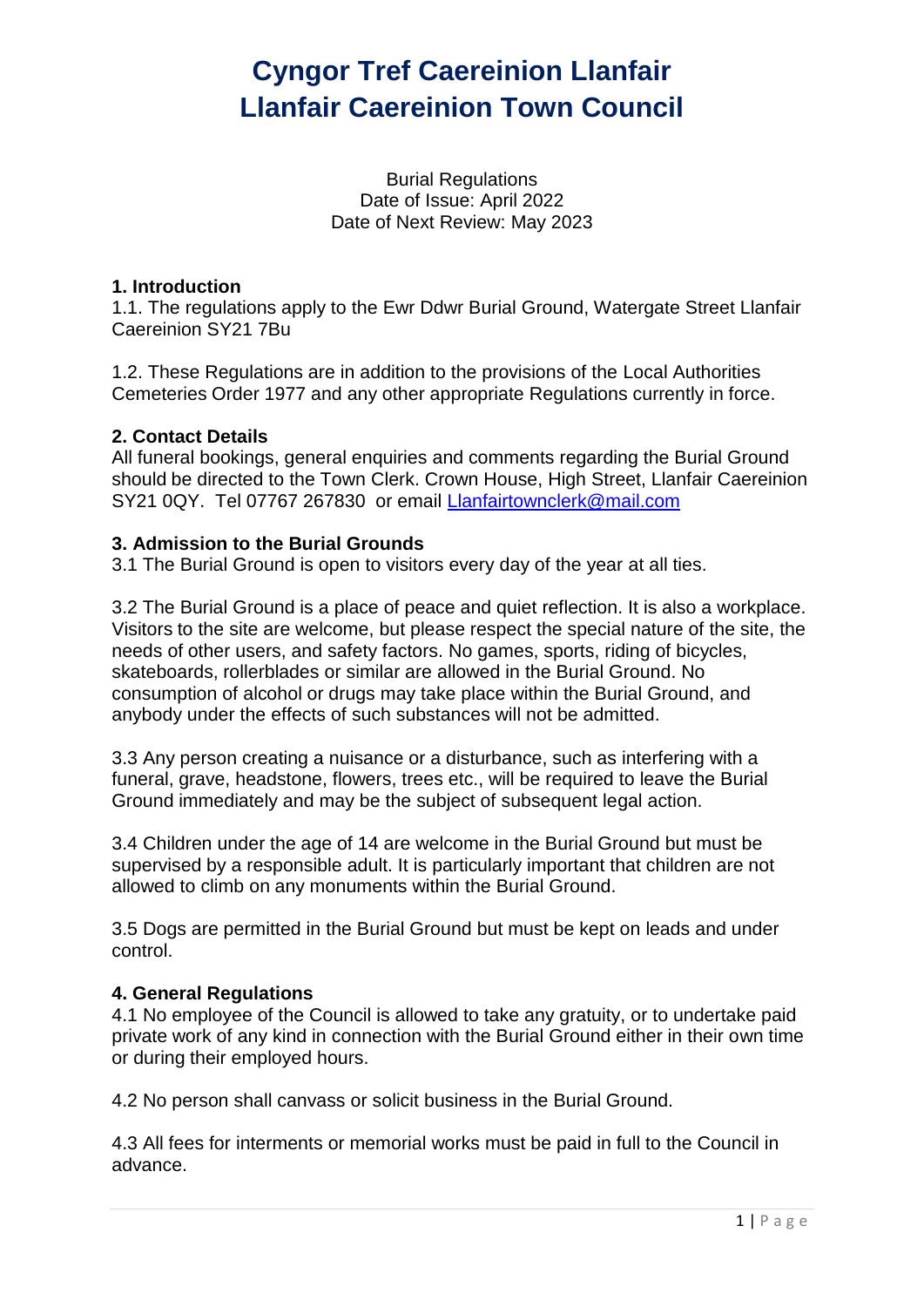4.4 The Council will publish a scale of fees and charges annually.

4.5 The Council reserves the right to amend these Regulations and to deal with any circumstances or contingency not provided for in the Regulations as necessary.

### **5. Graves**

5.1 Graves are available in the Burial Ground, which is consecrated.

5.2 The location of grave spaces is allocated by the Clerk, based on the next available plot. A specific location may be requested in exceptional circumstances however this will only be awarded at the discretion of the Clerk.

5.3 The Exclusive Right of Burial for a grave can be purchased (leased) for a period to be agreed. The Exclusive Right of Burial also allows a memorial to be placed on the grave.

5.4 The Exclusive Right of Burial can only be transferred to another person or persons who are entitled and via the legal process adopted by the Council. An administration fee will apply to any such transfer.

5.5 Memorials will only be permitted on purchased graves. Memorials must conform to the regulations given at 9 below.

5.6 The types of graves available are Lawn and Cremated Remains Graves. Lawn Graves are laid to lawn and a headstone only is allowed. The Council also provides a memorial garden for the scattering of cremated remains, for which a fee is applicable and permission from the Council must be sought in advance.

5.7 All graves will be excavated and prepared for interment by the Council or their appointed contractors only. No other person or company will be allowed to undertake any excavation within the burial ground except with the express permission of the Clerk.

5.8 When undertaking a grave excavation, compliance with all relevant Health and Safety legislation and the 'Code of Safe Working practice for Cemeteries'1 is required. The depth of each grave will be determined by the Council in accordance with the provisions of the Local Authorities Cemeteries Order 1977.

5.9 Following the interment, the Council will level the grave and either re-turf or topsoil and seed it as appropriate to the season.

### **6. Coffins**

6.1 Coffins and urns for burial must be made from suitable bio-degradable materials such as wood, wicker, cane, bamboo, wool, cardboard etc.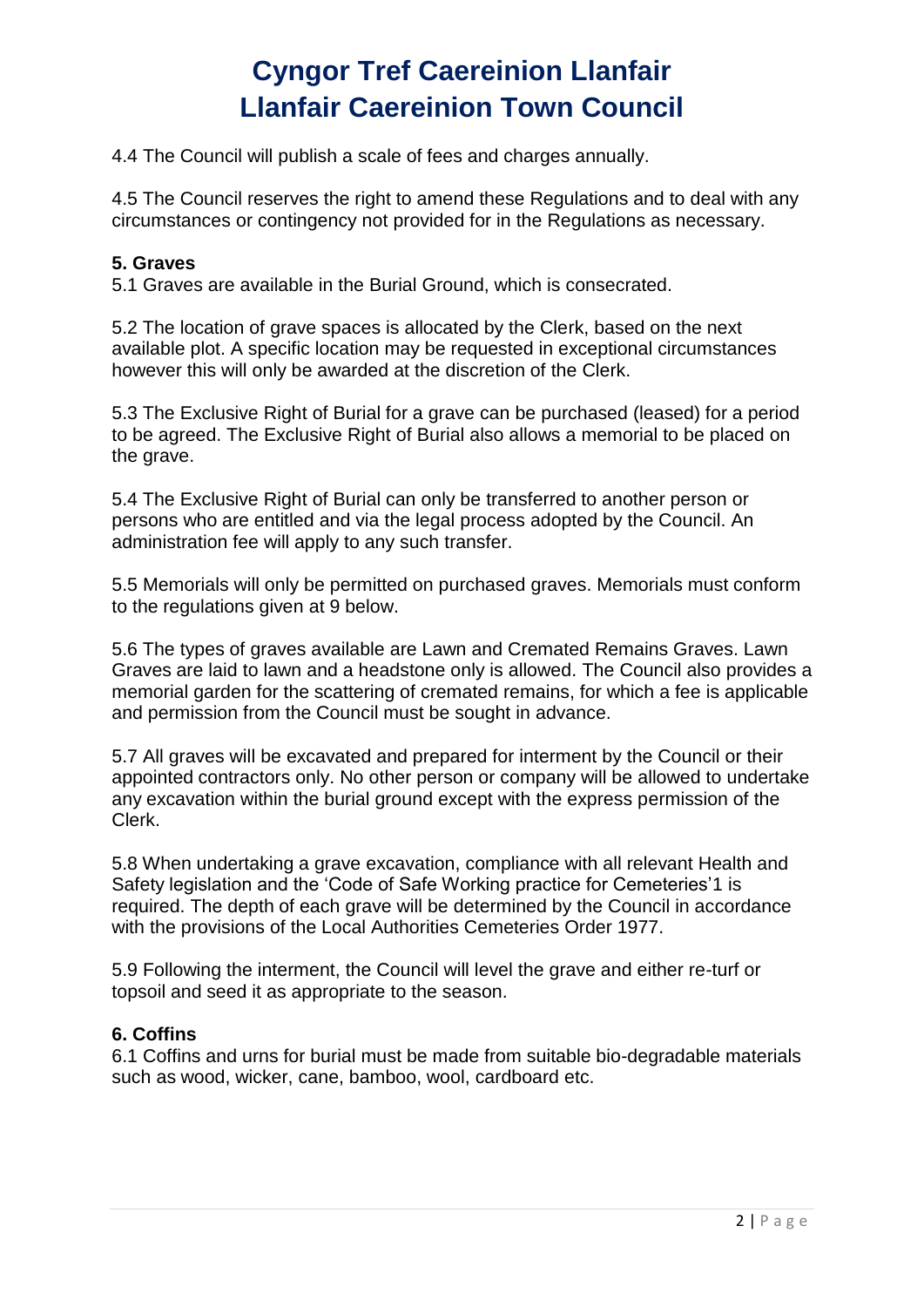6.2 American caskets are larger than a standard coffin and have implications on the plot layout. Interments involving an American casket are therefore not permitted in a plot which is in the middle of a row and will only be permitted in a plot at the far end of a row, so that the plot size can be adjusted without impacting on other plots around it. If an interment in a pre-reserved plot mid-row involves an American casket, an alternative plot may have to be arranged.

6.3 An additional fee may apply for interments with American caskets.

### **7. Booking of Interments**

7.1 A provisional booking for a funeral may be made by telephone to the Council Office or via email to the Clerk. A minimum of one week's notice is required by the Council.

7.2 The provisional booking should be followed up by the submission of a completed Notice of Interment (form supplied by the Town Council) to the Council Offices at least 48 working hours in advance of the intended date and time of the funeral. Receipt of the fully and correctly completed Notice of Interment will act as confirmation of the provisional booking.

7.3 The Council will liaise with the Funeral Directors before confirming any bookings. This is to ensure there are no clashes with other activities at the Church, which might impact the funeral or access to the Burial Ground.

7.4 In respect of private graves, the deed of grant for the Exclusive Right of Burial will be registered in the name of the applicant for the burial indicated on the Notice of Interment and signed by that person. It is the responsibility of the applicant to notify the Council of any subsequent change of address, to ensure they can be contacted in case of any future issues with the grave.

7.5 In the event that there are multiple names on the Notice of Interment form then the Exclusive Right of Burial will be registered in all these names and any future permission on that grave, such as erection of a memorial, must be given by all registered owners.

7.6 The exact size of the coffin, casket or container (including its depth) must be given in writing to the Council as soon as possible after the provisional booking, together with any other pertinent information relating to its size and shape (e.g. locking bar handles, casket shape, wicker coffin etc.). The Council will subsequently add a suitable amount to the given size in order to determine the dimensions of grave to be excavated.

7.7 As much information relating to the funeral as possible must be given to the Council in advance, especially if it is unusual, for example a large number of mourners expected, motorbike cavalcade, jazz band, piper etc.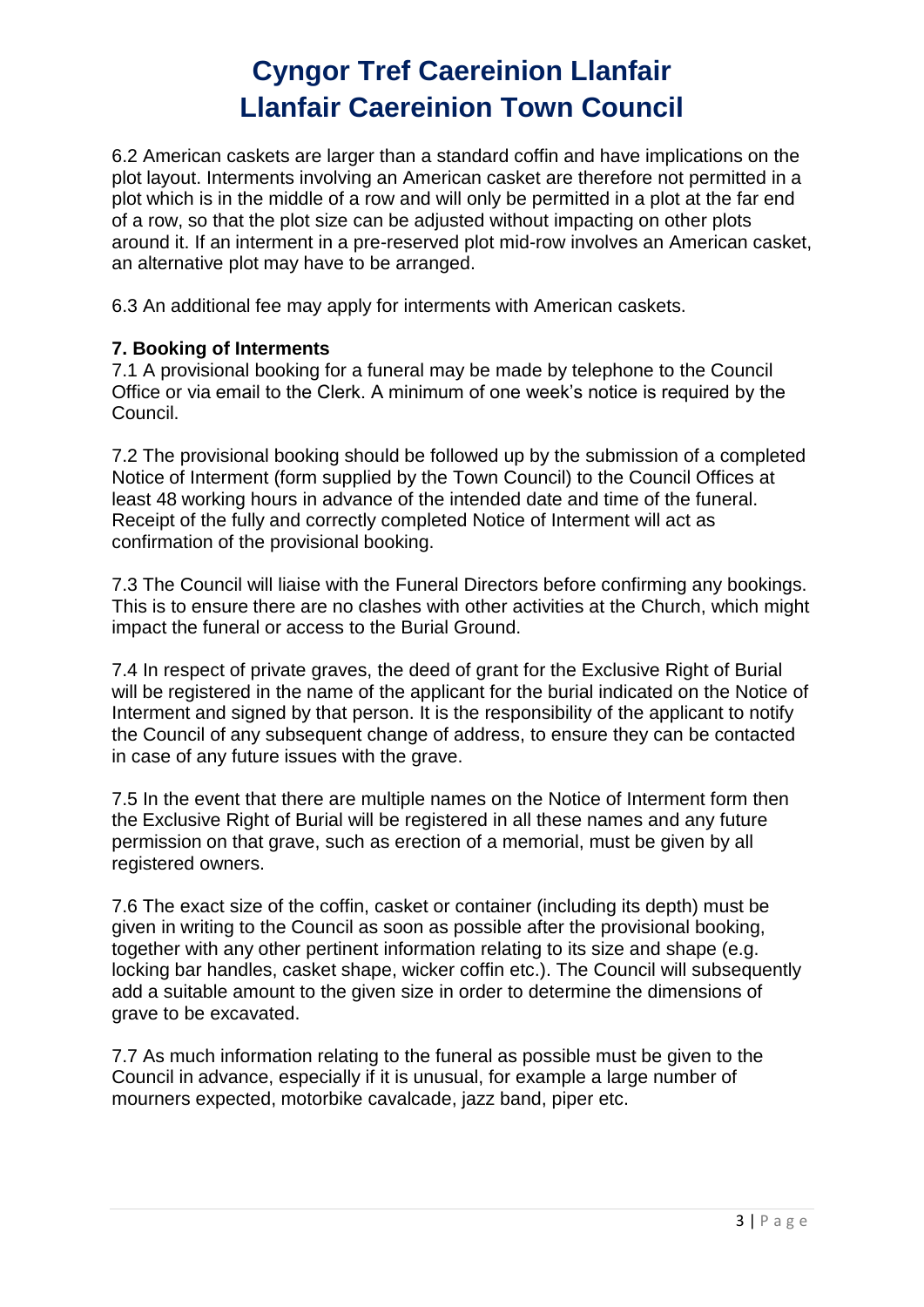7.8 If a pre-purchased double-depth grave is to be reopened for a further interment, the written permission of the registered grave owner must be given, except where the burial is that of the registered grave owner.

7.9 It is the responsibility of the person making the funeral arrangements to ensure that any memorial on the grave is removed from it at least 48 working hours prior to the date and time of the funeral.

7.10 The Certificate given by the Registrar of Births and Deaths or an order of the Coroner, or a Certificate of Cremation must be delivered to the Council Offices prior to the funeral.

7.11 The Council will determine the appropriate fees to be paid for the funeral, which must be paid fully in advance.

#### **8. Interments**

8.1 Interments will be permitted between 9am and 6pm on any day by arrangement except Christmas Day and Boxing Day.

8.2 All interments will be subject to the control of the Council's designated officer.

8.3 The time appointed for an interment must be punctually observed. The Council reserves the right to delay a late arriving interment in the event that it impacts on another service.

8.4 It is the responsibility of the person making the interment arrangements to organise a Minister or Officiate for the interment if one is required.

8.5 Any floral tributes from the interment will be placed on top of the grave following backfilling and will remain in situ for a minimum of 14 days before being cleared by Council staff (unless family have already removed them).

#### **9. Memorials**

9.1 The Council has adopted the ICCM Management of Memorials Policy2 dealing with current and future memorial installations, safety inspections and making safe unstable memorials. Masons carrying out work in the burial grounds must comply with the Council's Management of Memorials Policy.

9.2 All memorials fixed in the burial ground must comply with British Standard 8415 (Latest version) and the BRAMM3 Blue Book (Latest version).

9.3 Ground anchors and fixing systems used in the construction of memorials must have a certificate of compliance with BS8415 (Latest version).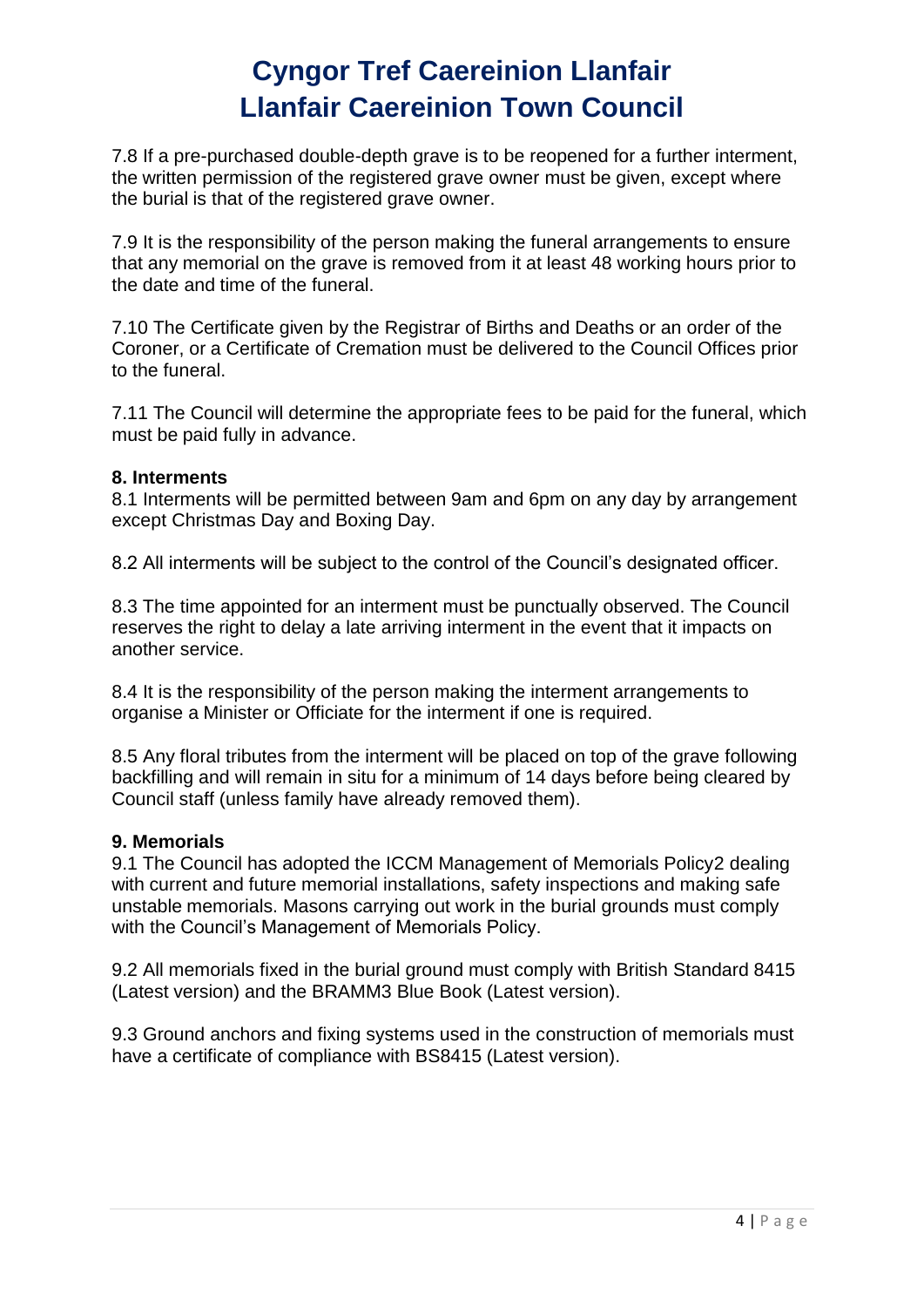9.4 Only those memorial mason businesses that are BRAMM accredited, and those memorial masons that hold a current BRAMM Fixer Licence will be able to work in the burial ground. Fixers who do not hold a BRAMM Fixer Licence will only be permitted to work under the direct supervision of a mason who holds a BRAMM Fixer Licence.

9.5 Memorials will only be permitted on purchased graves. No memorial will be permitted on a public grave.

9.6 Wooden memorials will only be permitted as a temporary marker, for a maximum period of 12 months only.

9.7 Memorials other than those fixed by a BRAMM or other accredited memorial mason are not allowed.

9.8 Before any memorial may be erected, or works undertaken to an existing memorial, an application must be submitted to the Clerk. The grave owner must sign the application to give their permission for the proposed memorial/works. On approval by the Council a permit will be issued to the responsible Memorial Mason.

9.9 Memorials must be constructed of materials suitable to the environment and be sustainable for a long period of years. The Council reserves the right to reject an application for any memorial that it deems unsuitable.

9.10 The maximum height of lawn memorials is 3', the maximum width (of base) is 760mm and the depth is 300mm. The memorial must be a minimum of 75mm thick. On cremated remains the maximum height of a memorial is 3' and the maximum width (of base) is 750mm'.

9.11 The memorial mason must inscribe the company name only on the reverse of the stone towards the base in lettering not more than 1" high. No trademark, phone number or other advertising will be allowed. The memorial mason must also inscribe the grave number towards the bottom right hand side of the reverse of the memorial in letters not exceeding 50mm high.

9.12 Memorial masons must remove all arising from the burial ground at the conclusion of their work and must leave the area in a tidy condition. It is not possible for memorials to be stored in the burial ground prior to re-fixing following a burial – all such memorials must be removed from the site by the memorial mason appointed to remove the memorials prior to the grave being excavated.

9.13 No further memorials will be permitted in either rose garden or on the surrounding wall, without the Clerk's permission.

9.14 If there are two family graves side by side, a memorial may be placed on one of the graves and have both names on. Alternatively, each grave can have a memorial on. No memorials are permitted in between two graves.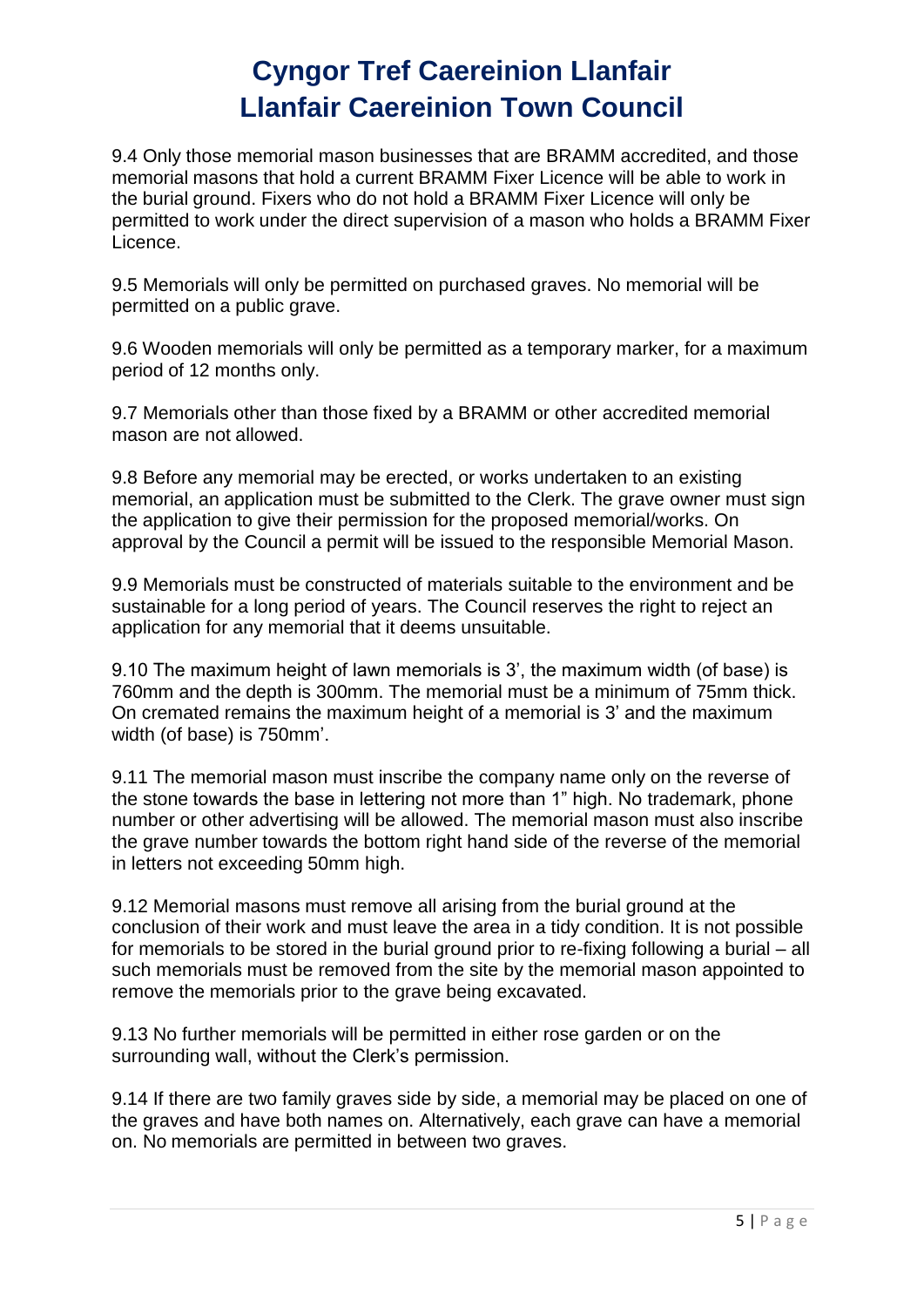9.15 Lawn graves must be allowed to settle (normally at least 6 months) before a memorial can be erected. Memorials on cremated remains graves may be erected at the time of interment.

### **10. Care of Graves and Memorials**

10.1 All memorials are erected at the sole responsibility of the owner and the Council shall not be held responsible for any damage to or caused by the memorial, howsoever incurred. The memorial remains the responsibility of the grave owner during the period of the grave.

10.2 The Council reserves the right to repair or make safe any memorial which becomes unsafe or falls into disrepair, and to recover any expenses from the registered owner. The Council will undertake routine safety checks on all memorials and will notify the grave owner at the last registered address of any necessary works to make the memorial safe. The grave owner will be given a period of 6 months from the date of the letter to affect the necessary repairs. The Council reserves the right to temporarily make safe any memorials that pose a threat until such works are completed. If the grave owner does not arrange for the repairs to be made, the Council may repair or remove the memorial at the owner's expense.

10.3 Grave spaces must be kept in a neat and tidy condition, and all litter must be removed from the site. Garden waste and used rags must be placed in appropriate waste bins or compound.

10.4 All flower holders or other items left on graves must be made of non-breakable material. Any items left on graves are at the owners' risk and the Council cannot be held responsible for any damage to them howsoever caused.

10.5 Grave owners will be permitted to place personal items on the base of the headstone, either side of the memorial and/or on a one-foot strip to the front of the memorial. Items are not permitted on the length of a lawn grave. Grave owners are requested to adhere to this rule so as to enable maintenance of the grass areas without risk of damaging any personal items.

10.6 No kerb stones are permitted around the edge of graves as these interfere with maintenance of the site.

1

0.7 No trees or shrubs may be planted on graves. The Council may remove any plants that it considers unsuitable or that infringe on other grave spaces or interfere with the Council's maintenance work.

10.8 Glass vases and decorative stone aggregates are not permitted on or around memorials.

10.9 The Council may refuse to maintain a grave which contains objects which are not permitted and where there is a risk to the personal objects or to the Council's or contractor's machinery or staff.